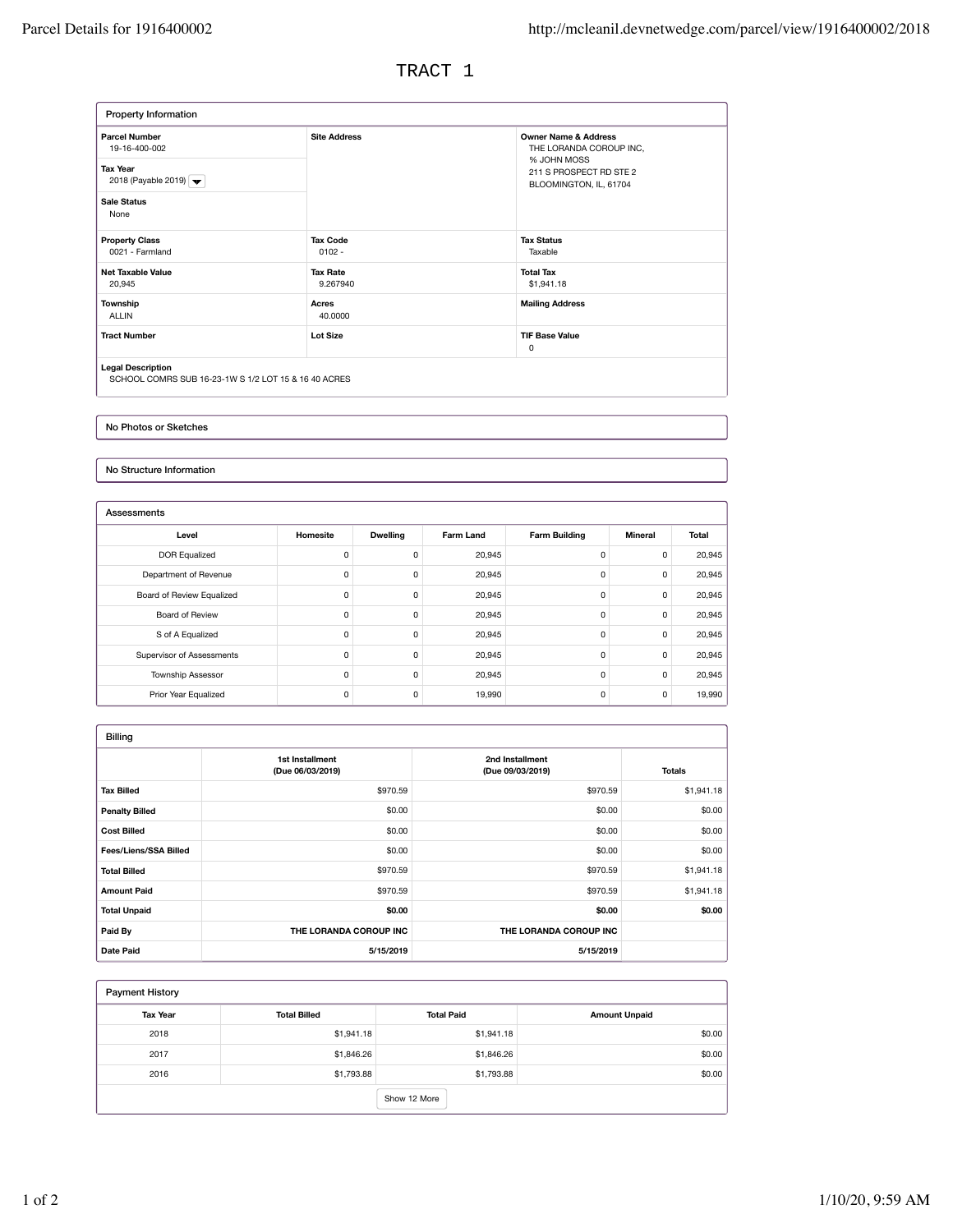No Redemptions

| No Exemptions                  |         |        |
|--------------------------------|---------|--------|
|                                |         |        |
| Farmland                       |         |        |
| <b>Land Type</b>               | Acres   | EAV    |
| CROPLAND                       | 36.0900 | 20,945 |
| NON-AGRICULTURAL               | 3.9100  | 0      |
| <b>Totals</b>                  | 40.0000 | 20,945 |
| Click to open Farmland Details |         |        |

### No Genealogy Information

## No Sales History Information

| <b>District</b>            | <b>Tax Rate</b> | <b>Extension</b> |
|----------------------------|-----------------|------------------|
| CUSD 16 OLYMPIA            | 5.489700        | \$1,149.82       |
| <b>MCLEAN COUNTY</b>       | 0.920820        | \$192.87         |
| ALLIN TWP FIRE PROT DIST   | 0.874240        | \$183.11         |
| HEARTLAND COMM COLLEGE 540 | 0.581500        | \$121.80         |
| <b>ALLIN TOWNSHIP</b>      | 0.482330        | \$101.02         |
| ALLIN TWP ROAD             | 0.421670        | \$88.32          |
| ALLIN TWP PARK DIST        | 0.250850        | \$52.54          |
| <b>ALLIN TWP LIBRARY</b>   | 0.177610        | \$37.20          |
| ALLIN TWP WATER AUTH       | 0.046750        | \$9.79           |
| DALE-ALLIN MTAD            | 0.022470        | \$4.71           |
| <b>TOTAL</b>               | 9.267940        | \$1,941.18       |

HEARTLAND COM… ALLIN TOWNSHIP ALLIN TWP ROAD ALLIN TWP PARK D… ALLIN TWP LIBRARY ALLIN TWP WATER… DALE-ALLIN MTAD \$1,149.82

#### **Disclaimer**

McLean County makes every effort to produce and publish the most current and accurate information possible. The information maintained on this website is an effort to reflect that, but should not be relied upon as a replacement for your actual tax bill or proof of payment. McLean County accepts no responsibility for the consequences of the<br>inappropriate use or interpretation of data. No warrant notice has been read and that you understand and agree with its contents.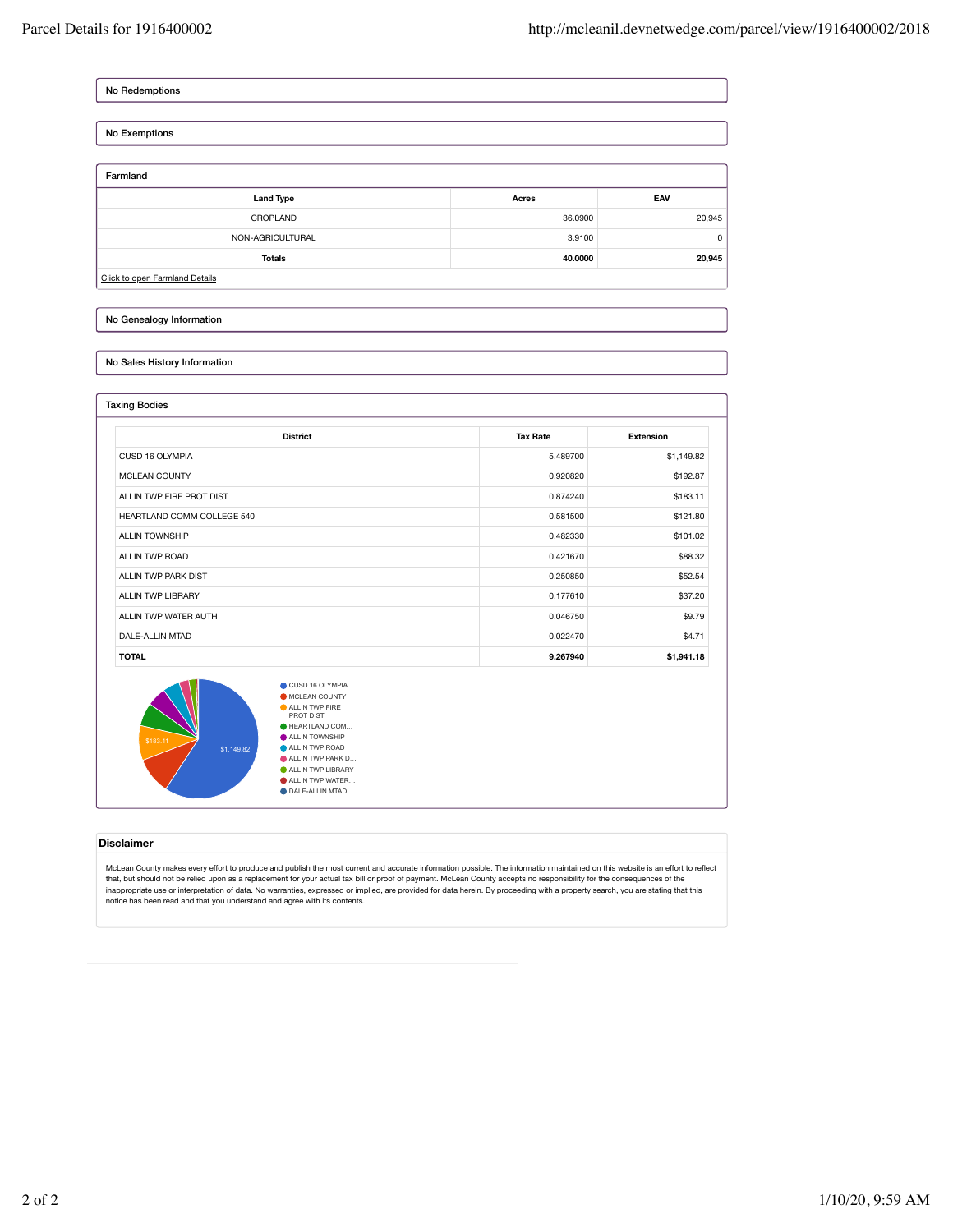TRACT 2

| Property Information                                                                                                                |                                                                   |                                                                                                                                |
|-------------------------------------------------------------------------------------------------------------------------------------|-------------------------------------------------------------------|--------------------------------------------------------------------------------------------------------------------------------|
| <b>Parcel Number</b><br>19-22-200-001<br><b>Tax Year</b><br>2018 (Payable 2019) $\blacktriangleright$<br><b>Sale Status</b><br>None | <b>Site Address</b><br>3717 E 1100 NORTH RD<br>STANFORD, IL 61774 | <b>Owner Name &amp; Address</b><br>THE LORANDA COROUP INC,<br>% JOHN MOSS<br>211 S PROSPECT RD STE 2<br>BLOOMINGTON, IL, 61704 |
| <b>Property Class</b><br>0021 - Farmland                                                                                            | <b>Tax Code</b><br>$0102 -$                                       | <b>Tax Status</b><br>Taxable                                                                                                   |
| <b>Net Taxable Value</b><br>39,725                                                                                                  | <b>Tax Rate</b><br>9.267940                                       | <b>Total Tax</b><br>\$3,681.70                                                                                                 |
| Township<br><b>ALLIN</b>                                                                                                            | Acres<br>80,0000                                                  | <b>Mailing Address</b>                                                                                                         |
| <b>Tract Number</b>                                                                                                                 | <b>Lot Size</b>                                                   | <b>TIF Base Value</b><br>0                                                                                                     |
| <b>Legal Description</b><br>N 1/2 NE 22-23-1W 80 ACRES                                                                              |                                                                   |                                                                                                                                |

**O** Photos & Sketches

O Structure (1 of 1)

| Assessments               |          |                 |                  |                      |                |        |
|---------------------------|----------|-----------------|------------------|----------------------|----------------|--------|
| Level                     | Homesite | <b>Dwelling</b> | <b>Farm Land</b> | <b>Farm Building</b> | <b>Mineral</b> | Total  |
| <b>DOR Equalized</b>      | 0        | $\Omega$        | 39,725           | 0                    | 0              | 39,725 |
| Department of Revenue     | 0        | 0               | 39,725           | 0                    | 0              | 39,725 |
| Board of Review Equalized | 0        | 0               | 39,725           | 0                    | 0              | 39,725 |
| Board of Review           | 0        | 0               | 39,725           | 0                    | 0              | 39,725 |
| S of A Equalized          | 0        | 0               | 39,725           | 0                    | 0              | 39,725 |
| Supervisor of Assessments | 0        | 0               | 39,725           | 0                    | 0              | 39,725 |
| <b>Township Assessor</b>  | 0        | 0               | 39,725           | 0                    | 0              | 39,725 |
| Prior Year Equalized      | 0        | 0               | 37,748           | 0                    | 0              | 37,748 |

| <b>Billing</b>        |                                     |                                     |               |
|-----------------------|-------------------------------------|-------------------------------------|---------------|
|                       | 1st Installment<br>(Due 06/03/2019) | 2nd Installment<br>(Due 09/03/2019) | <b>Totals</b> |
| <b>Tax Billed</b>     | \$1,840.85                          | \$1,840.85                          | \$3,681.70    |
| <b>Penalty Billed</b> | \$0.00                              | \$0.00                              | \$0.00        |
| <b>Cost Billed</b>    | \$0.00                              | \$0.00                              | \$0.00        |
| Fees/Liens/SSA Billed | \$0.00                              | \$0.00                              | \$0.00        |
| <b>Total Billed</b>   | \$1,840.85                          | \$1,840.85                          | \$3,681.70    |
| <b>Amount Paid</b>    | \$1,840.85                          | \$1,840.85                          | \$3,681.70    |
| <b>Total Unpaid</b>   | \$0.00                              | \$0.00                              | \$0.00        |
| Paid By               | THE LORANDA COROUP INC              | THE LORANDA COROUP INC              |               |
| <b>Date Paid</b>      | 5/15/2019                           | 5/15/2019                           |               |

| <b>Payment History</b> |                     |                   |                      |  |
|------------------------|---------------------|-------------------|----------------------|--|
| <b>Tax Year</b>        | <b>Total Billed</b> | <b>Total Paid</b> | <b>Amount Unpaid</b> |  |
| 2018                   | \$3,681.70          | \$3,681.70        | \$0.00               |  |
| 2017                   | \$3,486.36          | \$3,486.36        | \$0.00               |  |
| 2016                   | \$3,372.64          | \$3,372.64        | \$0.00               |  |
|                        |                     | Show 12 More      |                      |  |